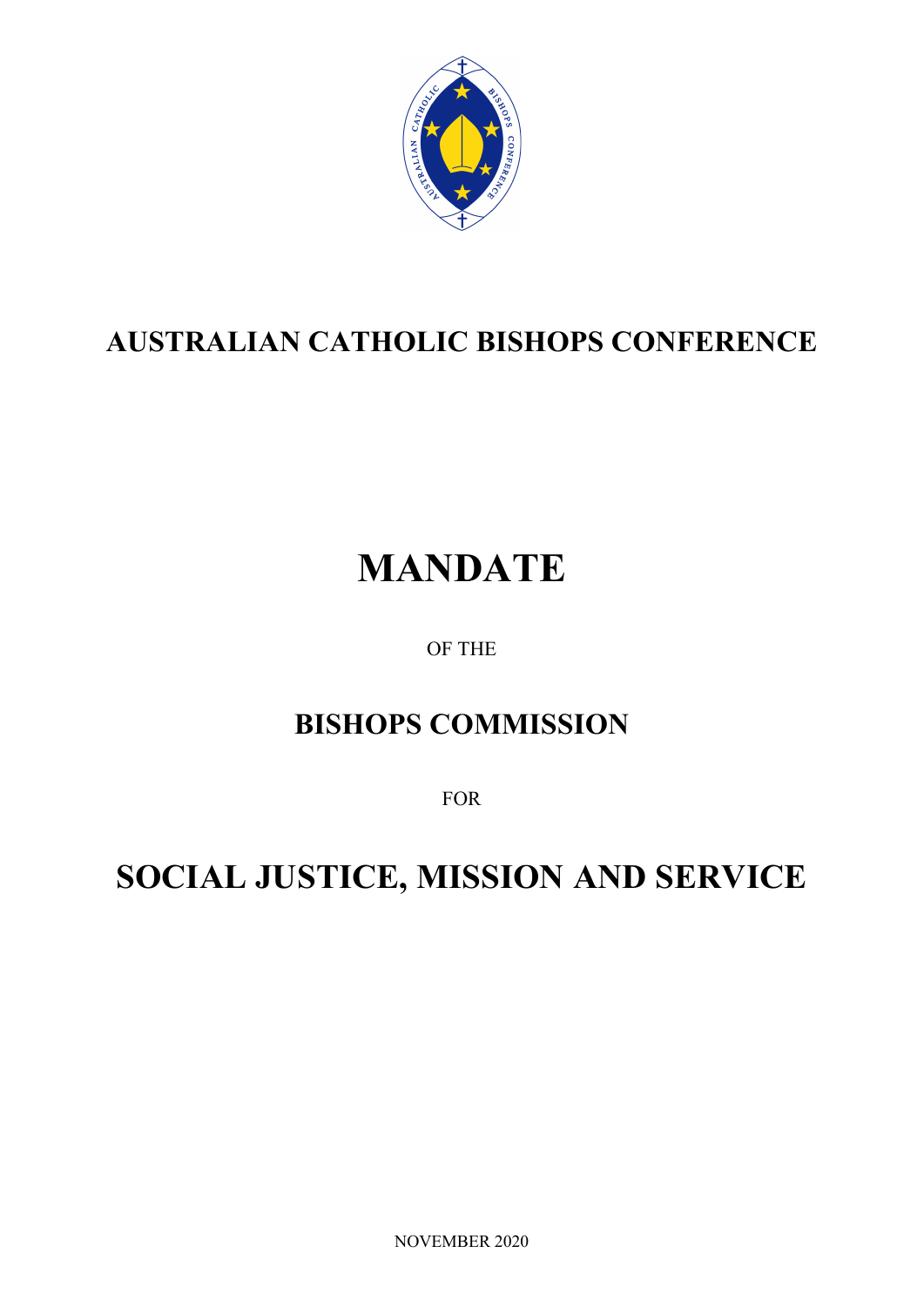#### **Preamble**

*"The Spirit of the Lord is upon me, because he has anointed me to bring good news to the poor." Luke 4:18–19*

#### **1. Membership and Meetings**

- 1.1. The Commission shall comprise six (6) members as determined by the Conference by-laws.
- 1.2. The Commission shall meet at a time and place that the members determine.
- 1.3. The Commission shall meet using communications technology when the agenda or circumstances warrant.

#### **2. Areas of Responsibility**

The Commission sets priorities in consultation with the Conference, plans and develops strategies at the national level to promote the life and mission of the Catholic Church in Australia in the following specific areas of responsibility:

- 2.1. International aid and integral ecology
- 2.2. Health and aged care
- 2.3. Marginalised or disadvantaged people in Church life and Australian society
- 2.4. Social services
- 2.5. People with disability
- 2.6. Specialist pastoral ministries (prisons, seafarers)
- 2.7. Catholic social teaching and especially social justice.

#### **3. Particular Functions**

In particular, the Commission performs the following functions:

- 3.1. The Commission guides and supports the activity of the Church in these areas:
	- 3.1.1. Social services
	- 3.1.2. Health and aged care
	- 3.1.3. Stella Maris
	- 3.1.4. International aid and integral ecology
	- 3.1.5. The formulating of a submission to the Annual Wage Review to the Fair Work Commission.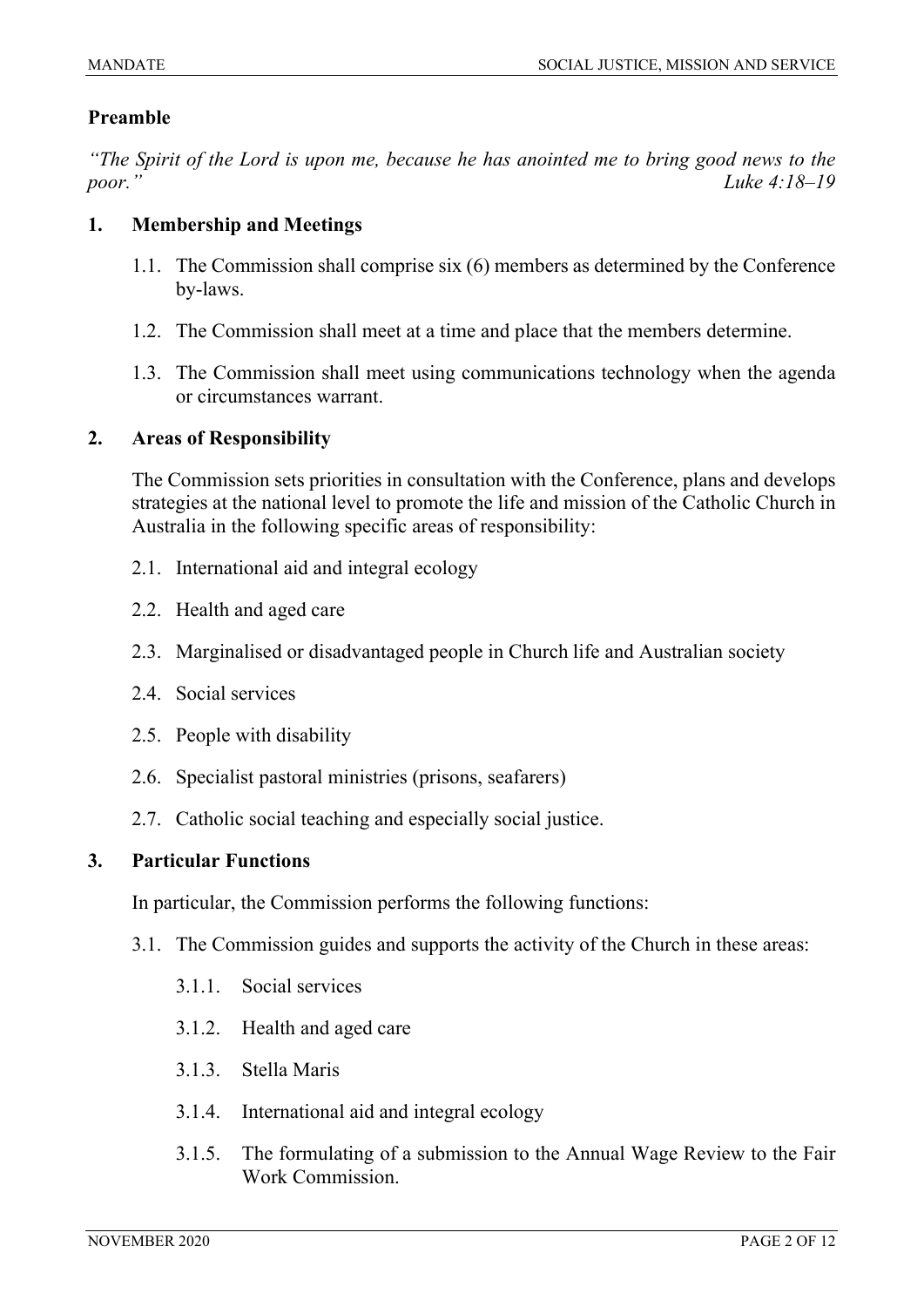- 3.2. The Commission develops national policies in the specific areas of its responsibilities as approved or requested by the Conference.
- 3.3. The Commission, in accordance with Conference policy, undertakes public and private advocacy in support of:
	- 3.3.1. Asylum seekers, migrants and refugees
	- 3.3.2. Health and aged care
	- 3.3.3. Marginalised or disadvantaged people in Church life and Australian society
	- 3.3.4. People with disability
	- 3.3.5. Social services
	- 3.3.6. International aid and integral ecology
	- 3.3.7. Social justice issues, including on behalf of the low paid and unemployed
	- 3.3.8. Pastoral care related to other areas within the Commission's mandate.
- 3.4. The Commission undertakes such specific projects as the Conference may from time to time approve or request.
- 3.5. The Commission delegates to individual bishops responsibility for the following areas:
	- 3.5.1. Stella Maris (The Episcopal Promoter shall be the national delegate to the Holy See and other international representative bodies for this apostolate)
	- 3.5.2. Advocacy for asylum seekers, migrants and refugees
	- 3.5.3. Employment relations
	- 3.5.4. Health and aged care
	- 3.5.5. International aid and integral ecology
	- 3.5.6. People with disability
	- 3.5.7. Prisoners' pastoral care
	- 3.5.8. Social justice
	- 3.5.9. Social services

#### **4. Advisory Role**

The Commission advises the Conference and its members on issues that arise in the areas of its responsibility and, where appropriate, makes recommendations for action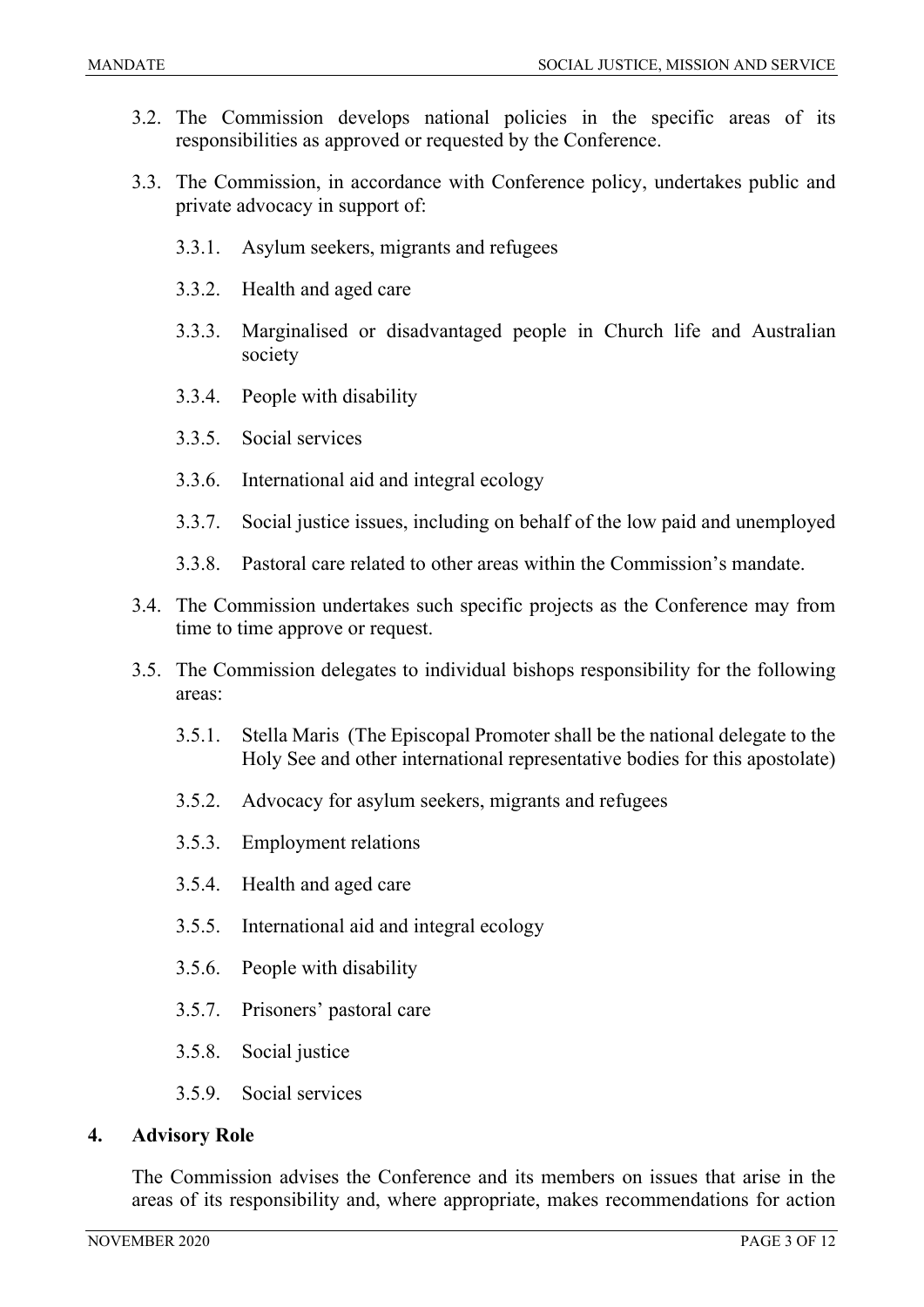that the Conference might undertake at a national level.

#### **5. Advisory Bodies**

The Commission establishes, in accordance with the mandates in Schedule 1, the following advisory bodies to assist it in its responsibilities:

- 5.1. Australian Catholic Social Justice Council
- 5.2. Australian Catholic Council for Employment Relations

#### **6. Relations**

- 6.1. The Commission maintains relations with:
	- 6.1.1. Stella Maris
	- 6.1.2. Catholic Health Australia
	- 6.1.3. Catholic Social Services Australia
	- 6.1.4. International Catholic Migration Commission
- 6.2. Through the Office for Social Justice, the Commission maintains consultative status with the Economic and Social Council of the United Nations and the Holy See's Dicastery for Promoting Integral Human Development.
- 6.3. The Commission may approve the establishment of relations between its Offices and other organisations.

#### **7. Governance Roles**

The Australian Catholic Bishops Conference nominates a Bishop as a Director to the Boards of the following incorporated bodies in accordance with the constitutions of each:

- 7.1 Catholic Health Australia
- 7.2 Catholic Social Services Australia

#### **8. Incorporated Works**

The Australian Episcopal Conference of the Roman Catholic Church (ABN 76 000 665 958) appoints its Directors of the following incorporated body in accordance with its Constitution:

8.1 Caritas Australia

#### **9. Offices**

The Commission supervises the work of the following offices: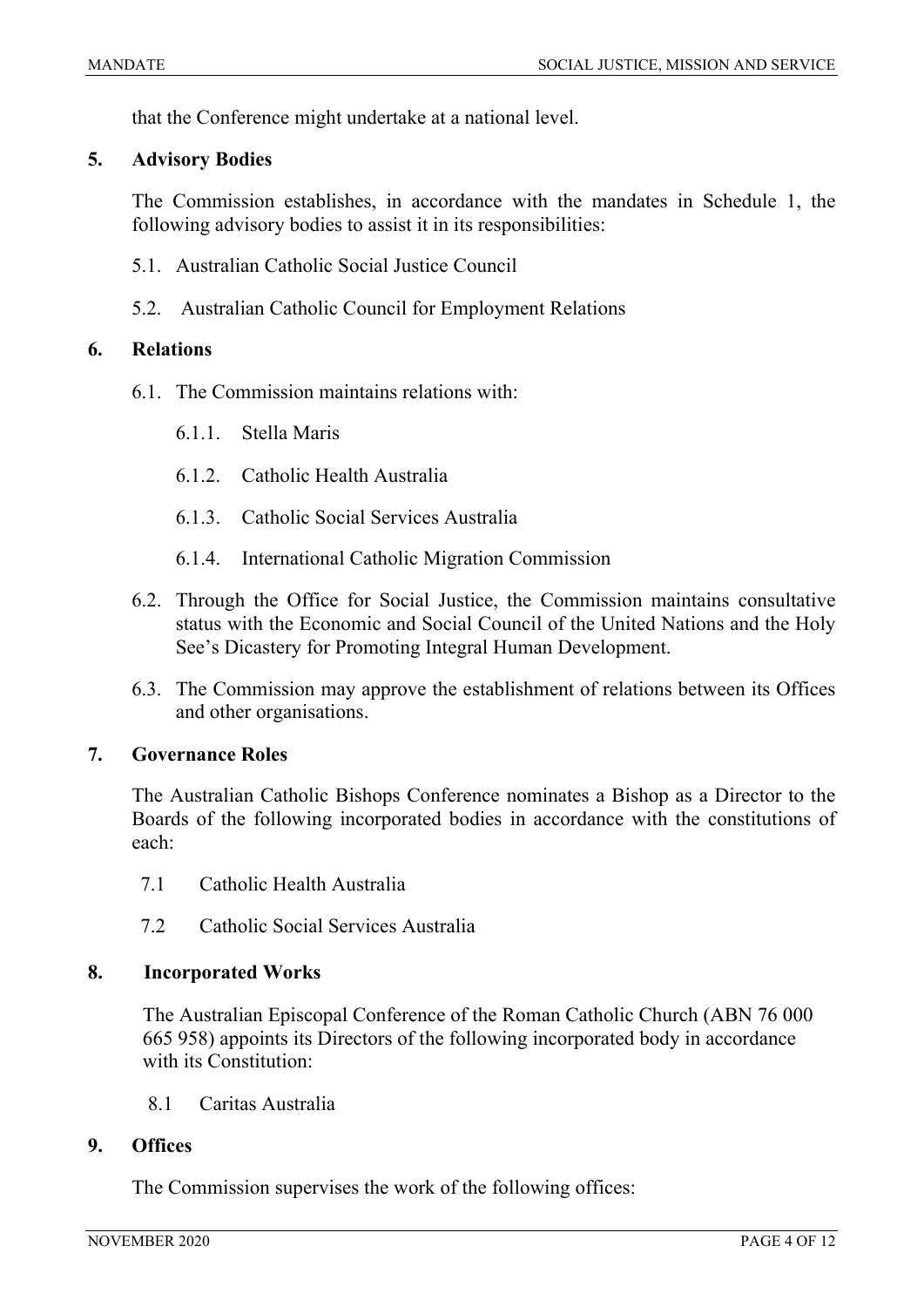- 9.1 Office for Social Justice
- 9.2 Disability Projects Office

### **10. Secretariat**

The Secretariat for Social Justice, Mission and Service assists the Commission in fulfilling its tasks.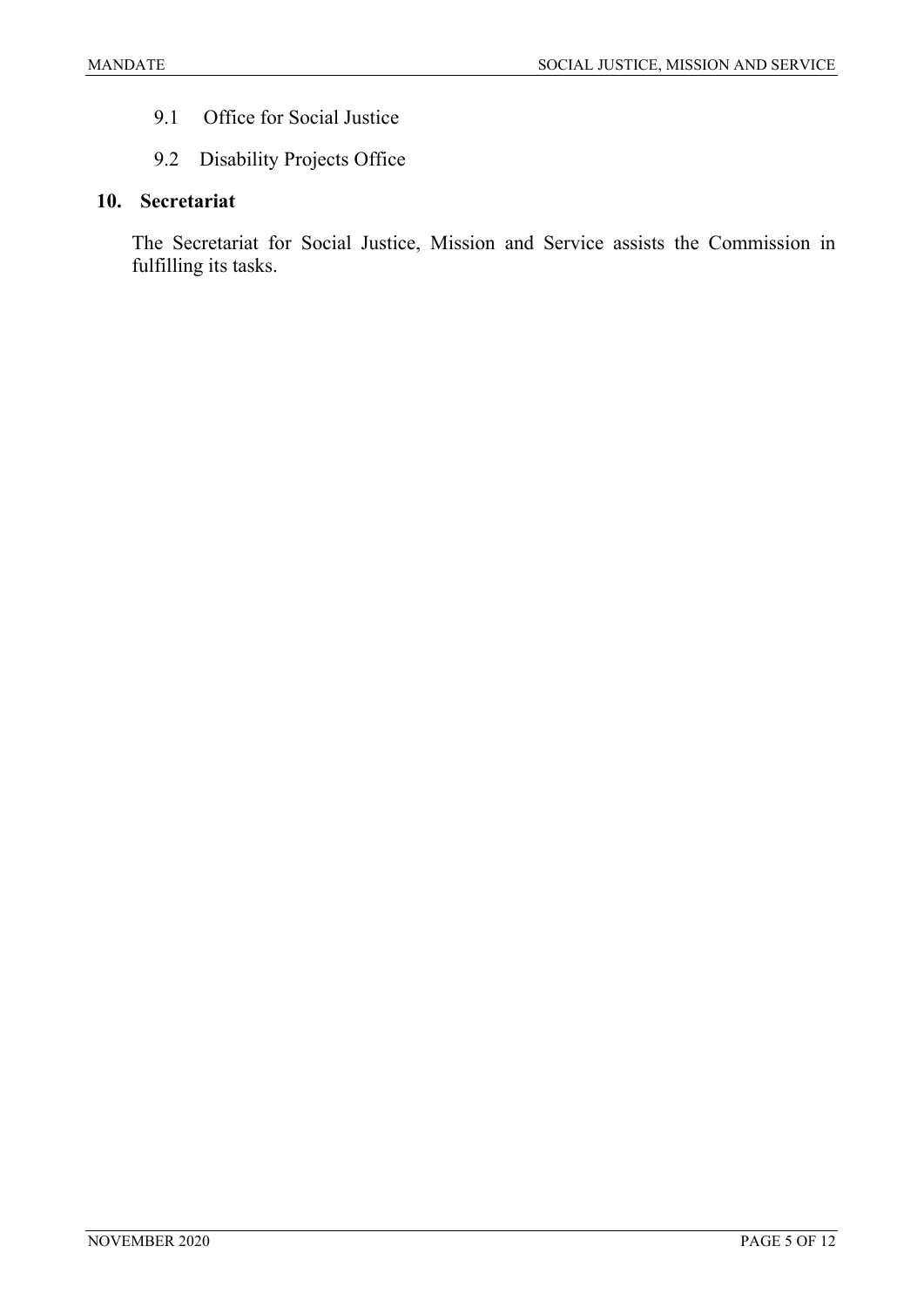# **Schedule 1: Mandates for Advisory Bodies**

| Name:                           | Australian Catholic Social Justice Council                                                                                                                                                                                                                                                                                                                                                                                                                        |
|---------------------------------|-------------------------------------------------------------------------------------------------------------------------------------------------------------------------------------------------------------------------------------------------------------------------------------------------------------------------------------------------------------------------------------------------------------------------------------------------------------------|
| $Area(s)$ of<br>Responsibility: | The Council is the central body advising the Commission, in accordance<br>with an agreed rolling triennial strategic plan, in the promotion of Catholic<br>Social Teaching through the engagement of social justice issues with the<br>Catholic faithful and wider Australian society.                                                                                                                                                                            |
| Number of<br>Councillors:       | The Council will comprise six $(6)$ appointed councillors and four $(4)$ ex<br>officio councillors, namely: the Chief Executive Officer of Caritas<br>Australia; the Chief Executive Officer of Catholic Health Australia; the<br>Chief Executive Officer of Catholic Social Services Australia and a<br>representative nominated from the membership of the National<br>Aboriginal and Torres Strait Islander Catholic Council or its National<br>Administrator. |
|                                 | A Bishop Delegate will represent the Commission at all meetings of the<br>Council and will liaise as required with the Council Chair in between<br>meetings.                                                                                                                                                                                                                                                                                                      |
|                                 | The Executive Secretary will provide support at all meetings of the<br>Council and will liaise as required with the Council Chair in between<br>meetings.                                                                                                                                                                                                                                                                                                         |
|                                 | The Social Justice Officer will be invited to attend Council meetings.                                                                                                                                                                                                                                                                                                                                                                                            |
|                                 | The Council Chair will ordinarily include the Bishop Delegate, the Social<br>Justice Officer and the Executive Secretary in discussions and consult<br>them as part of the process of developing advice to the Commission.                                                                                                                                                                                                                                        |
| Appointment of<br>Councillors:  | Following the appointment of members to the Commission at the May<br>Plenary Meeting, the Commission will appoint councillors for the<br>triennial term and will report these appointments to the Conference at the<br>November Plenary Meeting. The Commission may re-appoint councillors<br>for up to two subsequent terms.                                                                                                                                     |
| Appointment of<br>the Chair:    | The Commission, on recommendation from the Council, will appoint the<br>Chair from among those members appointed by the Commission for a<br>triennial term from the membership of the Council.                                                                                                                                                                                                                                                                    |
| Meetings:                       | The Council will meet biannually at a place of mutual convenience. The<br>Council may meet at other times as required using a variety of<br>communications technology.                                                                                                                                                                                                                                                                                            |
| Administrative<br>Support:      | The Executive Secretary will provide administrative support to the<br>Council.                                                                                                                                                                                                                                                                                                                                                                                    |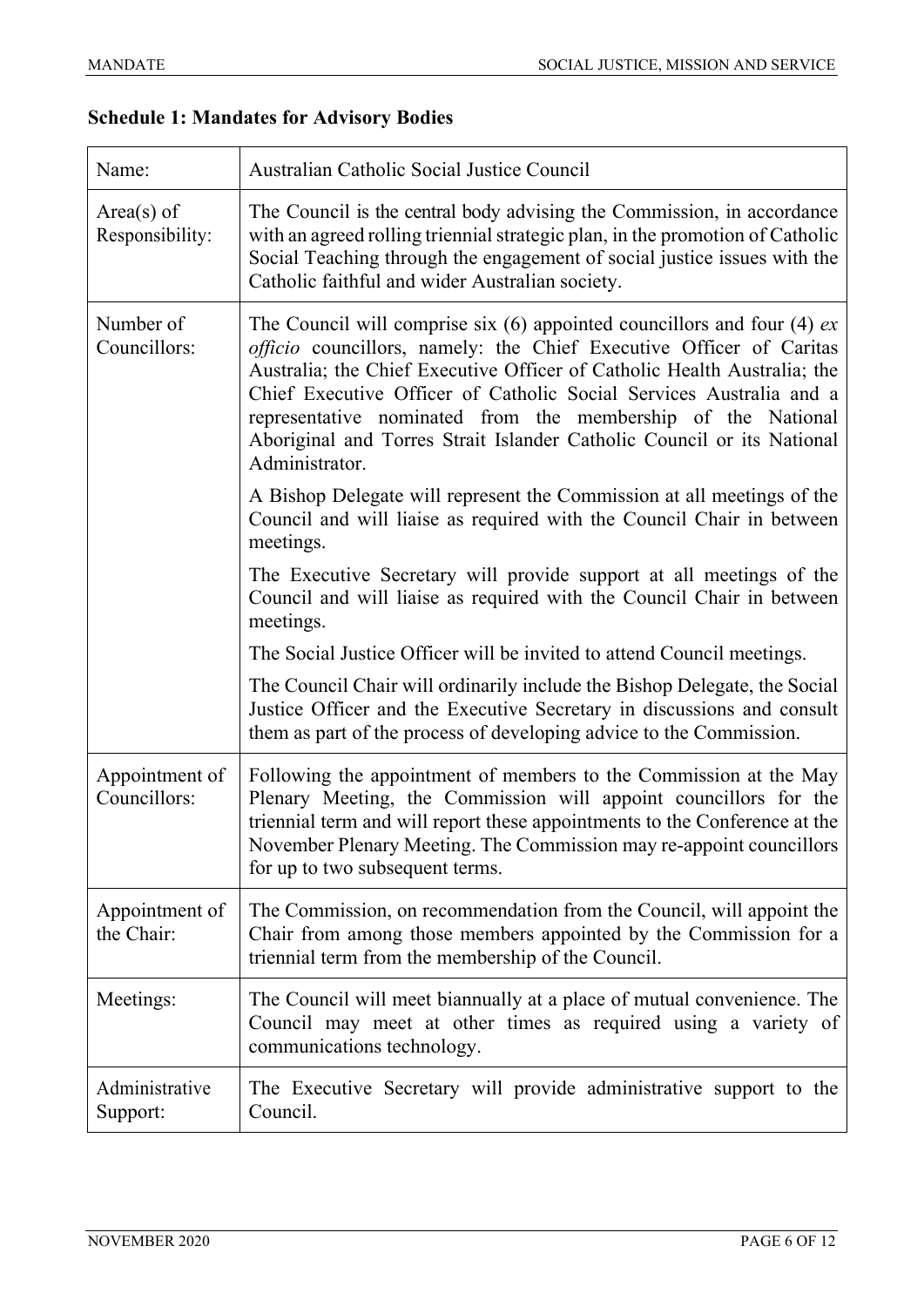| Name:                           | Australian Catholic Council for Employment Relations                                                                                                                                                                                                                                                                  |
|---------------------------------|-----------------------------------------------------------------------------------------------------------------------------------------------------------------------------------------------------------------------------------------------------------------------------------------------------------------------|
| $Area(s)$ of<br>Responsibility: | The Council researches, develops and presents the Conference's annual<br>submission to the National Minimum Wage review with particular<br>consideration to the needs of families and the low paid.                                                                                                                   |
|                                 | The Council provides advice as required to the Commission as follows:                                                                                                                                                                                                                                                 |
|                                 | 1. Promotion of the life and mission of the Catholic Church in Australia<br>in the area of work and the employment relationship.                                                                                                                                                                                      |
|                                 | 2. Advocacy in support of work and the employment relationship in<br>Australian society based on Catholic Social Teaching.                                                                                                                                                                                            |
| Number of                       | The Council will comprise eight (8) appointed members.                                                                                                                                                                                                                                                                |
| Members:                        | A Bishop Delegate will represent the Commission at all meetings of the<br>Council and will liaise as required with the Council Chair in between<br>meetings.                                                                                                                                                          |
|                                 | The Employment Relations Manager will liaise as required with the<br>Council Chair and the Executive Secretary for Social Justice, Mission and<br>Service in between meetings.                                                                                                                                        |
|                                 | The Council Chair will ordinarily include the Bishop Delegate and the<br>Employment Relations Manager in discussions and consult them as part<br>of the process of developing advice to the Commission.                                                                                                               |
| Appointment of<br>Members:      | Following the appointment of members to the Commission at the May<br>Plenary Meeting, the Commission will appoint members for the triennial<br>term and will report these appointments to the Conference at the<br>November Plenary Meeting. The Commission may re-appoint members<br>for up to two subsequent terms. |
| Appointment of<br>the Chair:    | The Commission, on recommendation from the Council, will appoint the<br>Chair for a triennial term from the membership of the Council.                                                                                                                                                                                |
| Meetings:                       | The Council will meet as required to deal with the setting of the National<br>Minimum Wage and the submission to the annual wage review.                                                                                                                                                                              |
|                                 | The Council will meet at other times in response to a request for advice<br>by the Bishop Delegate using a variety of communications technology.                                                                                                                                                                      |
| Administrative<br>Support:      | The Office for Employment Relations will provide administrative support<br>to the Council.                                                                                                                                                                                                                            |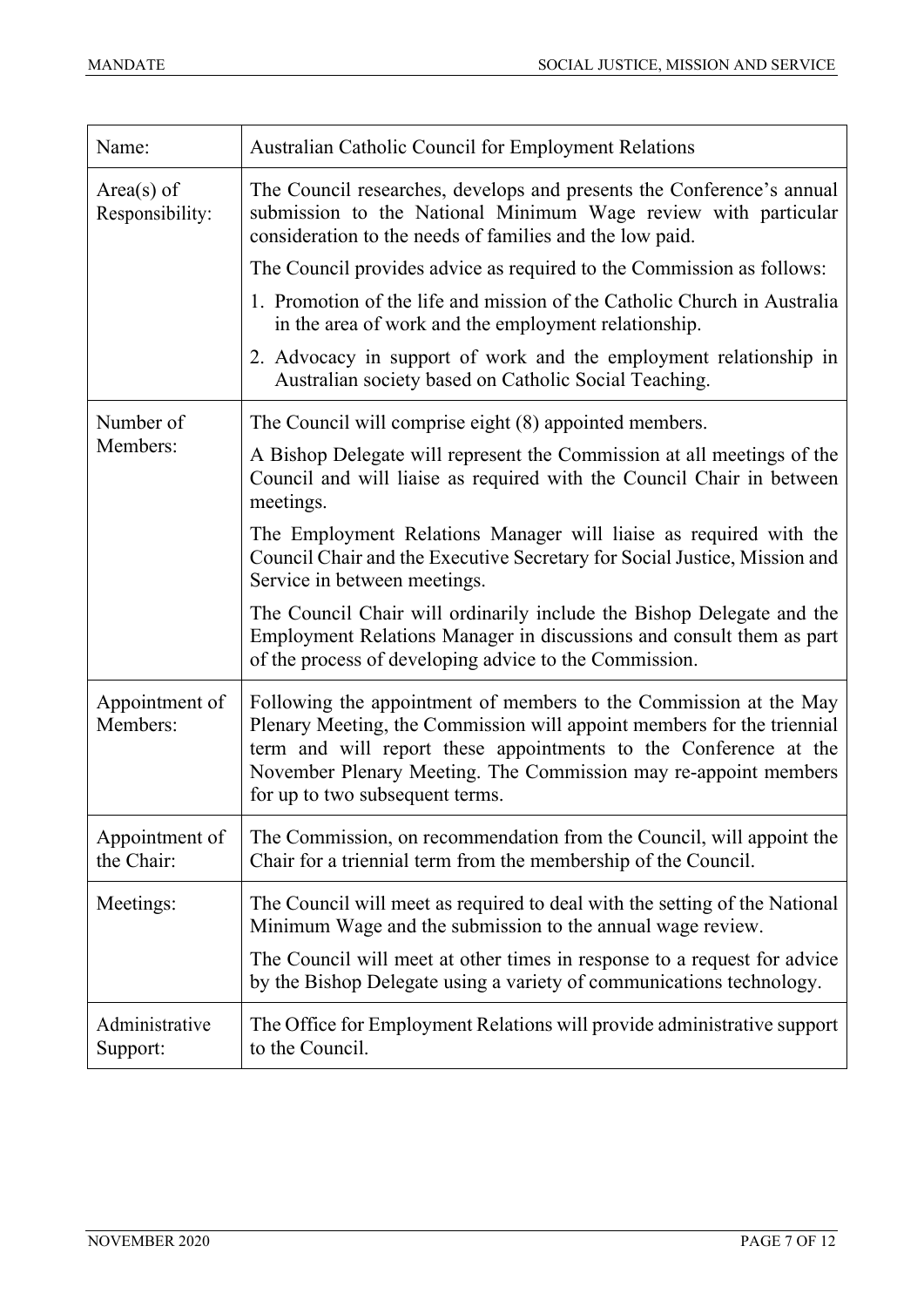| Name:                                        | Office for Social Justice                                                                                                                                                                                                                                                                                       |
|----------------------------------------------|-----------------------------------------------------------------------------------------------------------------------------------------------------------------------------------------------------------------------------------------------------------------------------------------------------------------|
| $Area(s)$ of<br>Responsibility:              | The Office is responsible for the following tasks:                                                                                                                                                                                                                                                              |
|                                              | 1. Development of policies for the consideration of the Commission and<br>advice of the Australian Catholic Social Justice Council.                                                                                                                                                                             |
|                                              | 2. Undertaking initiatives and on-going programmes as approved by the<br>Commission such as the annual social justice statement.                                                                                                                                                                                |
|                                              | 3. Developing and maintaining relationships with Church and other<br>agencies concerned with social justice issues.                                                                                                                                                                                             |
|                                              | 4. Collaboration where appropriate with other Catholic, other church, and<br>wider community based agencies<br>with objects<br>similar<br>or<br>complementary to those of the Office.                                                                                                                           |
|                                              | 5. Preparation of an annual operations programme setting out a schedule<br>of activities and targets against which the Commission can measure<br>performance.                                                                                                                                                   |
|                                              | 6. Engaging with the Australian Catholic Social Justice Council.                                                                                                                                                                                                                                                |
|                                              | 7. Engaging with the annual meeting of the Social Justice Diocesan<br>Contacts.                                                                                                                                                                                                                                 |
| Appointment of<br>Social Justice<br>Officer: | Commission will<br>appoint the Social Justice Officer<br>The<br><sub>on</sub><br>recommendation of a suitably qualified selection panel. The Commission<br>will comply with the Conference policy on recruitment and selection and<br>will appoint the Social Justice Officer in accord with Conference policy. |
| Staff:                                       | The Social Justice Officer may employ staff as required from time to time<br>to assist and be accountable to the Social Justice Officer in meeting the<br>Mandate with the approval of the Commission and in accordance with<br>Conference policy.                                                              |
| Accountability:                              | The Social Justice Officer is accountable to the Bishop Delegate for<br>fulfilling the Mandate of the Office. The Social Justice Officer is<br>accountable to the Executive Secretary of the Commission for fulfilling<br>the position of Social Justice Officer.                                               |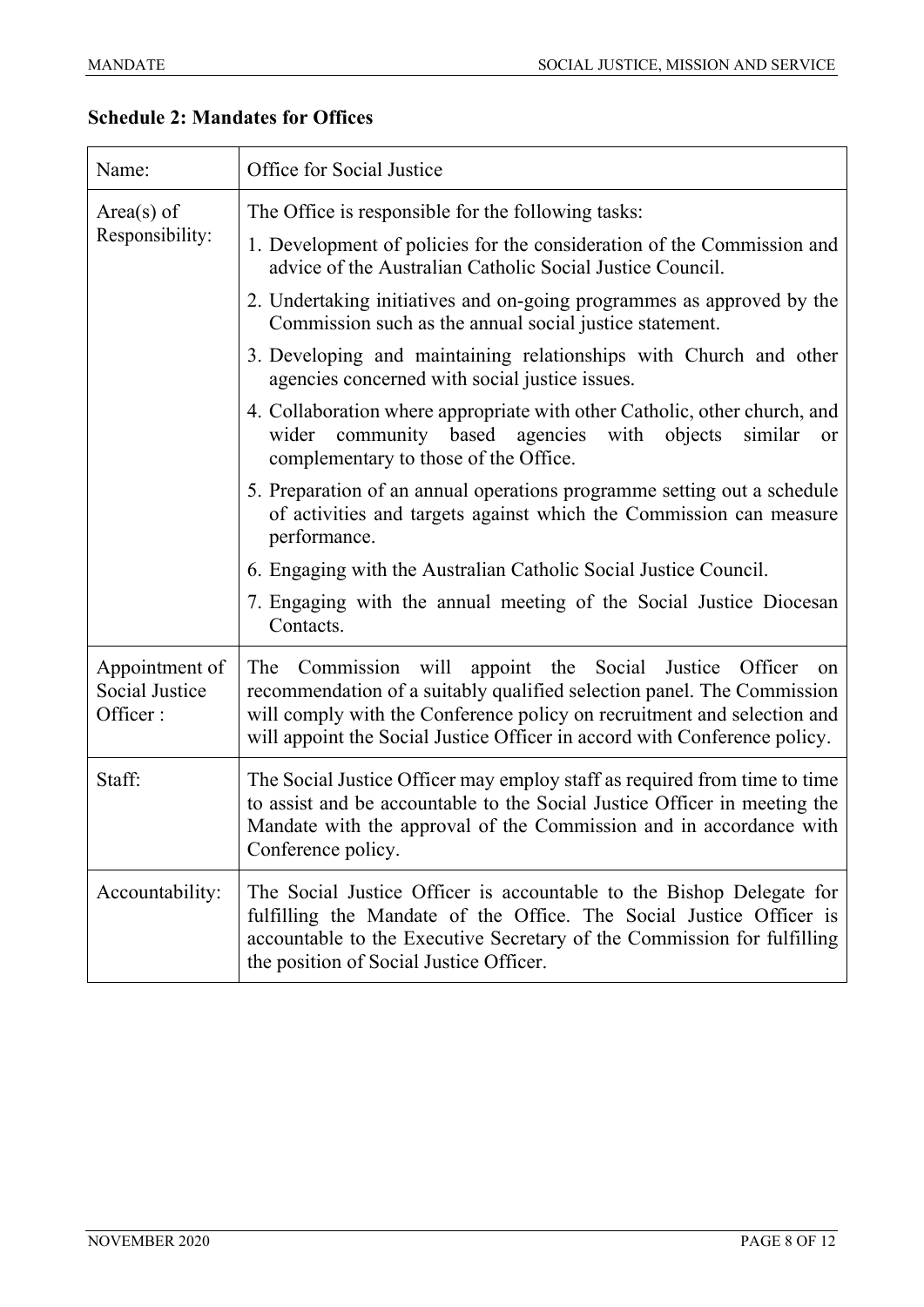| Name:                                                 | <b>Disability Projects Office</b>                                                                                                                                                                                                                                                                        |
|-------------------------------------------------------|----------------------------------------------------------------------------------------------------------------------------------------------------------------------------------------------------------------------------------------------------------------------------------------------------------|
| $Area(s)$ of<br>Responsibility:                       | The Office undertakes projects as approved by the Commission that<br>promote the full participation of people with disability in the life of the<br>Church.                                                                                                                                              |
|                                                       | The Office is responsible for the following tasks:                                                                                                                                                                                                                                                       |
|                                                       | 1. Manage and deliver projects approved by the Commission that deal<br>with the promotion of the full participation of people with disability in<br>the life of the Church.                                                                                                                              |
|                                                       | 2. Provide advice to the Commission, and other commissions and<br>agencies as requested, on disability issues in the Church and society<br>that relate to the full participation of people with disability.                                                                                              |
|                                                       | 3. Provide a central point of contact for dioceses, parishes and other<br>Church organisations to obtain resources and references to assist in the<br>full participation of people with disability.                                                                                                      |
|                                                       | 4. Promote a forum in Australia for people with disability, their families,<br>and individuals and organisations, in raising awareness of their needs<br>in participating in Church life.                                                                                                                |
|                                                       | 5. Promote the full participation of people with disability in the life of the<br>Church through liaison with and advice to agencies of the Conference,<br>as well as provincial and diocesan-based Catholic agencies.                                                                                   |
| Appointment of<br>the Disability<br>Projects Officer: | The Commission will appoint the Disability Projects Officer on<br>recommendation of a suitably qualified selection panel. The Commission<br>will comply with the Conference policy on recruitment and selection and<br>will appoint the Disability Projects Officer in accord with Conference<br>policy. |
| Staff:                                                | The Disability Projects Officer may employ staff as required from time to<br>time to assist and be accountable to the Disability Projects Officer in<br>meeting the Mandate with the approval of the Commission and in<br>accordance with Conference policy.                                             |
| Accountability:                                       | The Disability Projects Officer is accountable to the Bishop Delegate for<br>fulfilling the Mandate of the Office. The Disability Projects Officer is<br>accountable to the Executive Secretary of the Commission for fulfilling<br>the position of Disability Projects Officer.                         |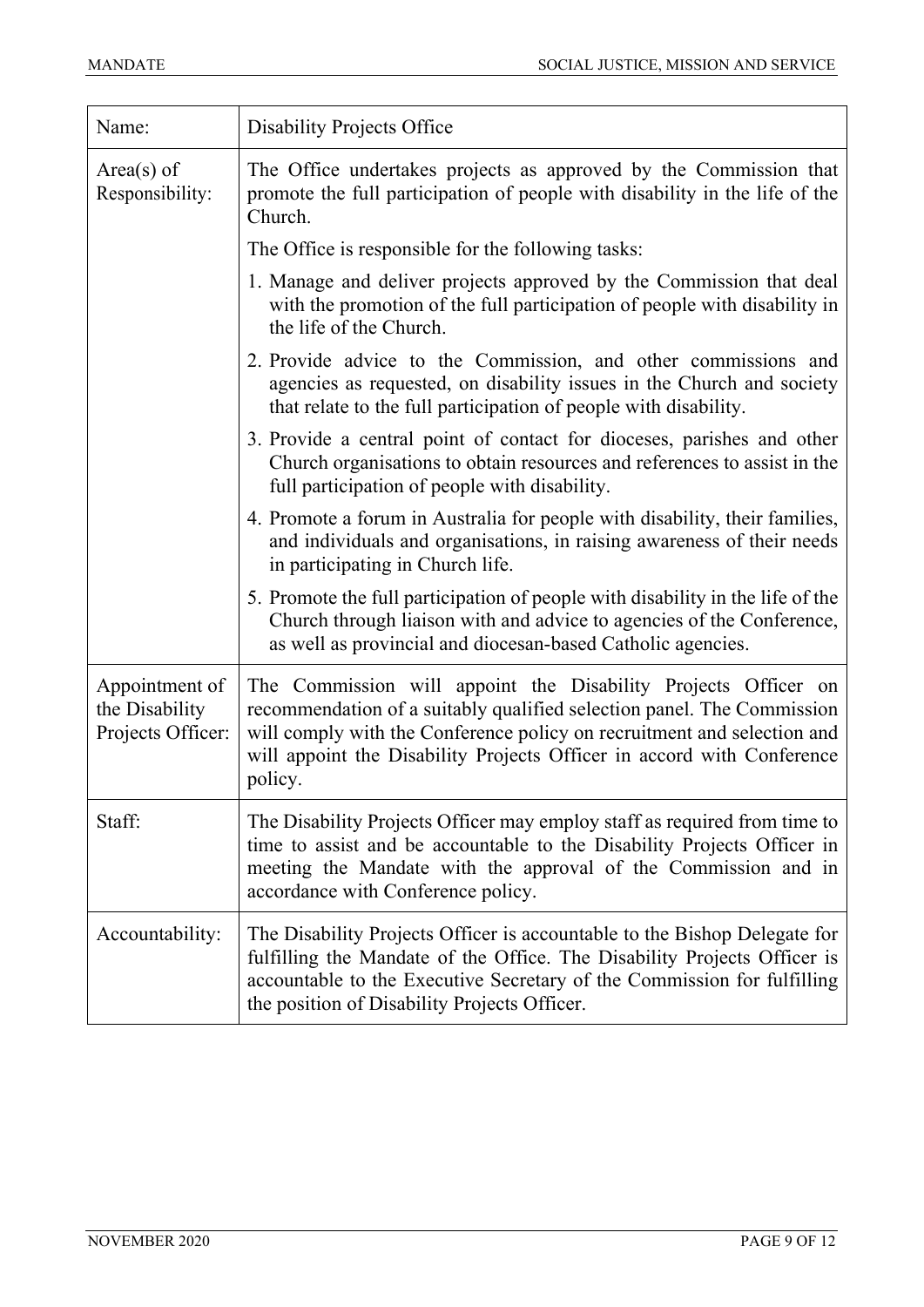## **Schedule 3: Incorporated Works**

*Constitution references noted in [square] brackets*

| Name:                                                     | Caritas Australia (ACN 639 801 380)                                                                                                                                                                                                                                                                                                                                                                                   |
|-----------------------------------------------------------|-----------------------------------------------------------------------------------------------------------------------------------------------------------------------------------------------------------------------------------------------------------------------------------------------------------------------------------------------------------------------------------------------------------------------|
| $Area(s)$ of<br>Responsibility:                           | Caritas Australia serves those who are most vulnerable to extreme<br>poverty, injustice and the effects of environmental degradation,<br>undertaking humanitarian relief and development both overseas and in<br>Australia in accordance with its Constitution. Caritas Australia promotes<br>the Church's mission for justice, peace and integral human development<br>in accordance with Catholic social teachings. |
| Member of the<br>Company<br>(Member) [8]                  | Australian Episcopal Conference of the Roman Catholic Church<br>(ABN 76 000 665 958).                                                                                                                                                                                                                                                                                                                                 |
| Type of<br>Company [2]                                    | The Company is a not-for-profit public company limited by guarantee<br>which is established to be, and to continue as, a charity.                                                                                                                                                                                                                                                                                     |
| Relations with<br>Commission                              | The Commission relates with Caritas Australia on behalf of Conference<br>via a twice-annual briefing from the Chief Executive Officer.                                                                                                                                                                                                                                                                                |
| Appointment of<br><b>Board Chair</b><br>$[38.1]$          | The Member appoints the Board Chair giving written notice to the<br>Company.                                                                                                                                                                                                                                                                                                                                          |
| Appointment of<br>$Directory(s)$ and<br>Term [23.1]       | The Member appoints Director(s) giving written notice to the Company,<br>for a term as may be specified by the Member.                                                                                                                                                                                                                                                                                                |
| Appointment of<br>the Chief<br>Executive<br>Officer [27b] | The Board recommends the appointment of the Chief Executive Officer<br>to the Member for consent.                                                                                                                                                                                                                                                                                                                     |
| Philosophy,<br>vision, mission,<br>values [27a]           | The Board recommends the philosophy, vision, mission and values of the<br>Company to the Member and adopts any changes following the Member's<br>consent.                                                                                                                                                                                                                                                             |
| Approval of<br>Strategic Plan<br>[27a & c]                | The Board recommends the Strategic Plan to the Member and adopts the<br>Strategic Plan following the Member's consent.                                                                                                                                                                                                                                                                                                |
| <b>Annual Report</b><br>[11.1 b]                          | The Member receives annual reports of the Company including financial<br>reports for each financial year.                                                                                                                                                                                                                                                                                                             |
| Amendment to<br>Constitution [7]                          | The Member may amend the Constitution by passing a Special<br>Resolution.                                                                                                                                                                                                                                                                                                                                             |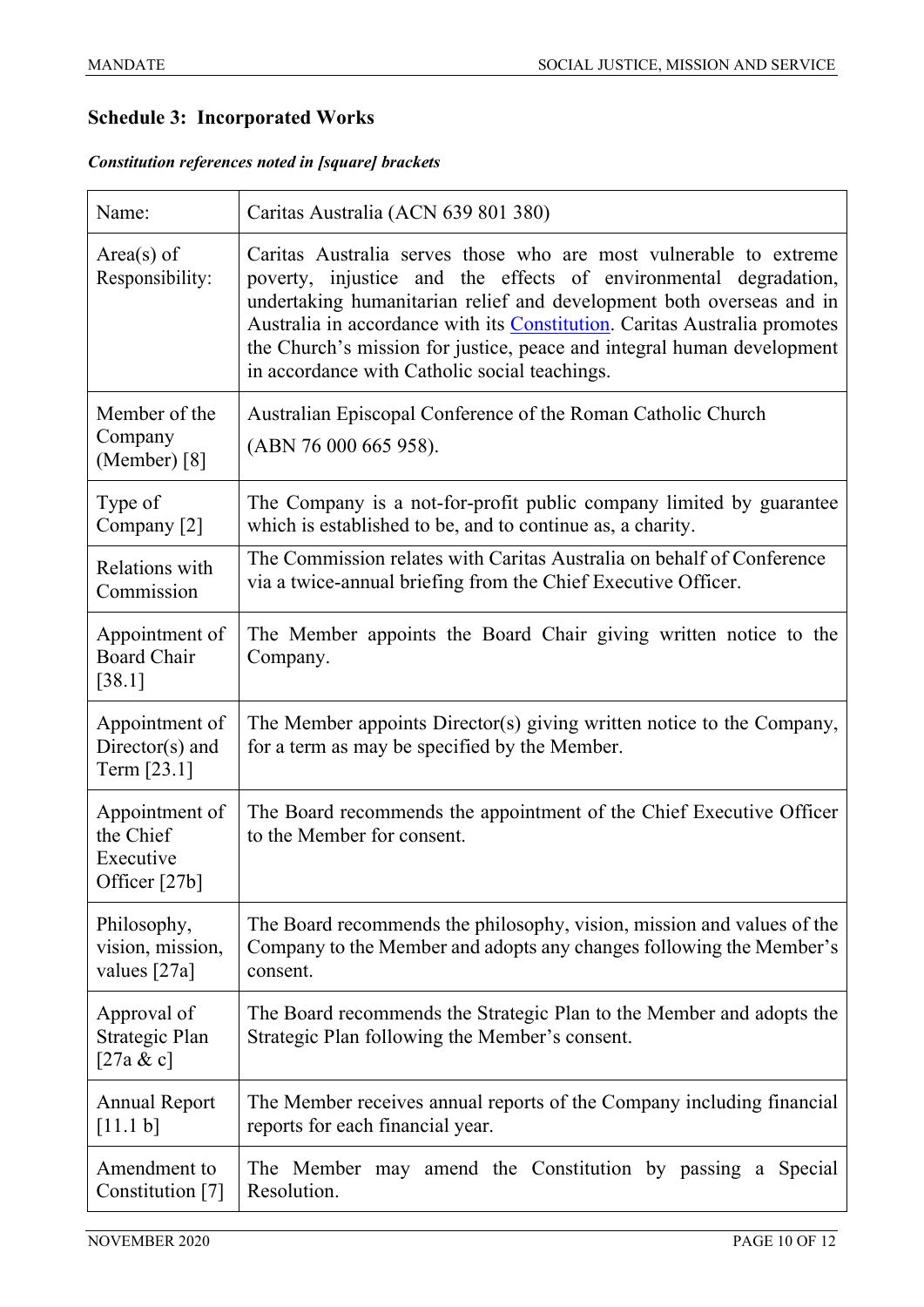| Power of<br>Directors [26] | All day-to-day control, management and conduct of the Company shall be<br>vested in the Board, with the Member's consent being required for<br>specified Reserve Powers [27] as listed in the Constitution. |
|----------------------------|-------------------------------------------------------------------------------------------------------------------------------------------------------------------------------------------------------------|
| Winding Up<br>[49.1]       | The Company may be wound up by a Special Resolution of the Member.                                                                                                                                          |